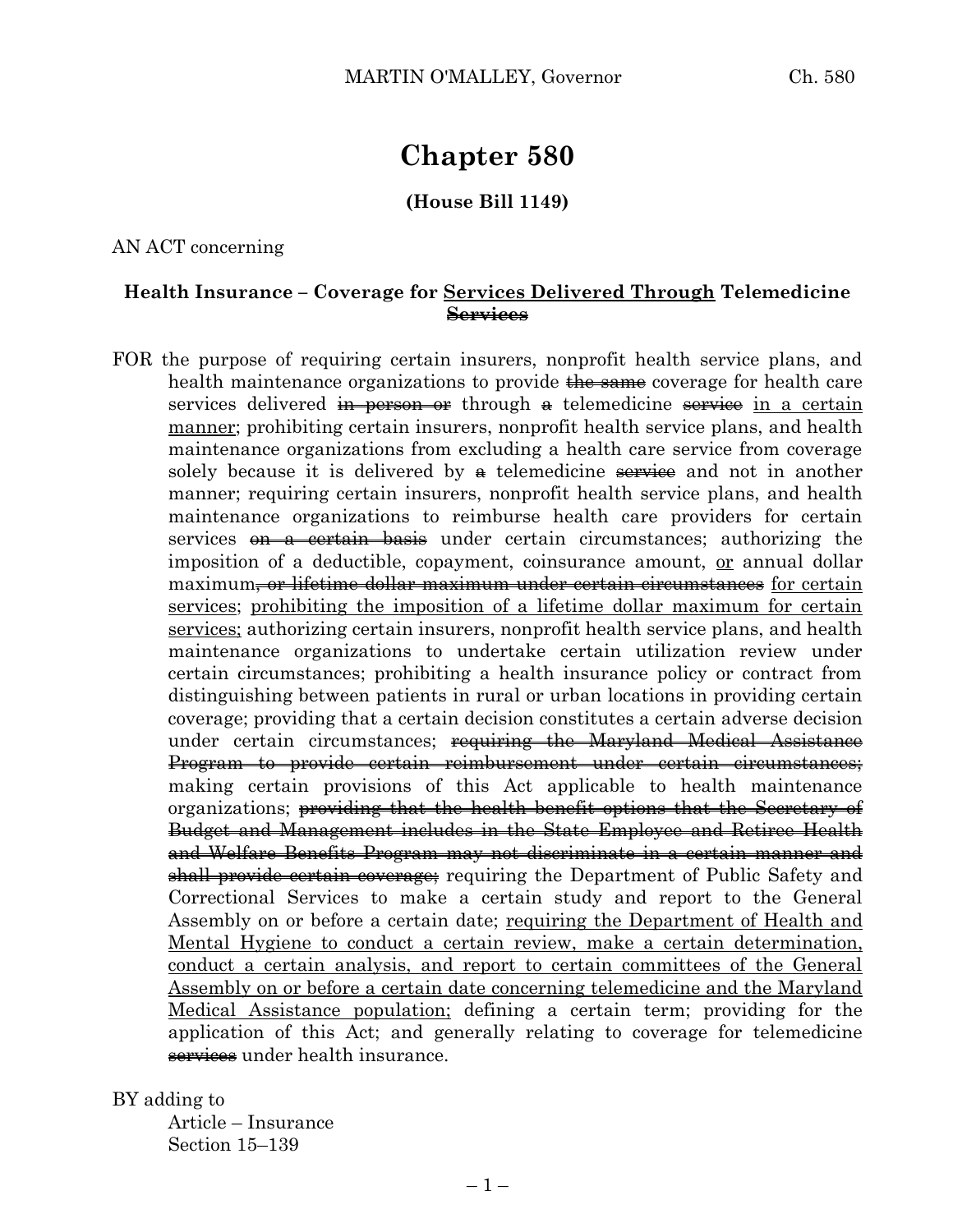Annotated Code of Maryland (2011 Replacement Volume)

BY repealing and reenacting, with amendments, Article – Health – General Section 15–105.2 Annotated Code of Maryland (2009 Replacement Volume and 2011 Supplement)

BY adding to

Article – Health – General Section 19–706(llll) Annotated Code of Maryland (2009 Replacement Volume and 2011 Supplement)

#### BY adding to

Article – State Personnel and Pensions Section 2–518 Annotated Code of Maryland (2009 Replacement Volume and 2011 Supplement)

SECTION 1. BE IT ENACTED BY THE GENERAL ASSEMBLY OF MARYLAND, That the Laws of Maryland read as follows:

## **Article – Insurance**

#### **15–139.**

**(A) (1) IN THIS SECTION, "TELEMEDICINE SERVICE" MEANS, AS IT RELATES TO THE DELIVERY OF HEALTH CARE SERVICES, THE USE OF INTERACTIVE AUDIO, VIDEO, OR OTHER TELECOMMUNICATIONS OR ELECTRONIC TECHNOLOGY BY A LICENSED HEALTH CARE PROVIDER TO DELIVER A HEALTH CARE SERVICE WITHIN THE SCOPE OF PRACTICE OF THE HEALTH CARE PROVIDER AT A SITE OTHER THAN THE SITE AT WHICH THE PATIENT IS LOCATED.**

**(2) "TELEMEDICINE SERVICE" DOES NOT INCLUDE:**

**(I) AN AUDIO–ONLY TELEPHONE CONVERSATION BETWEEN A HEALTH CARE PROVIDER AND A PATIENT;**

**(II) AN ELECTRONIC MAIL MESSAGE BETWEEN A HEALTH CARE PROVIDER AND A PATIENT; OR**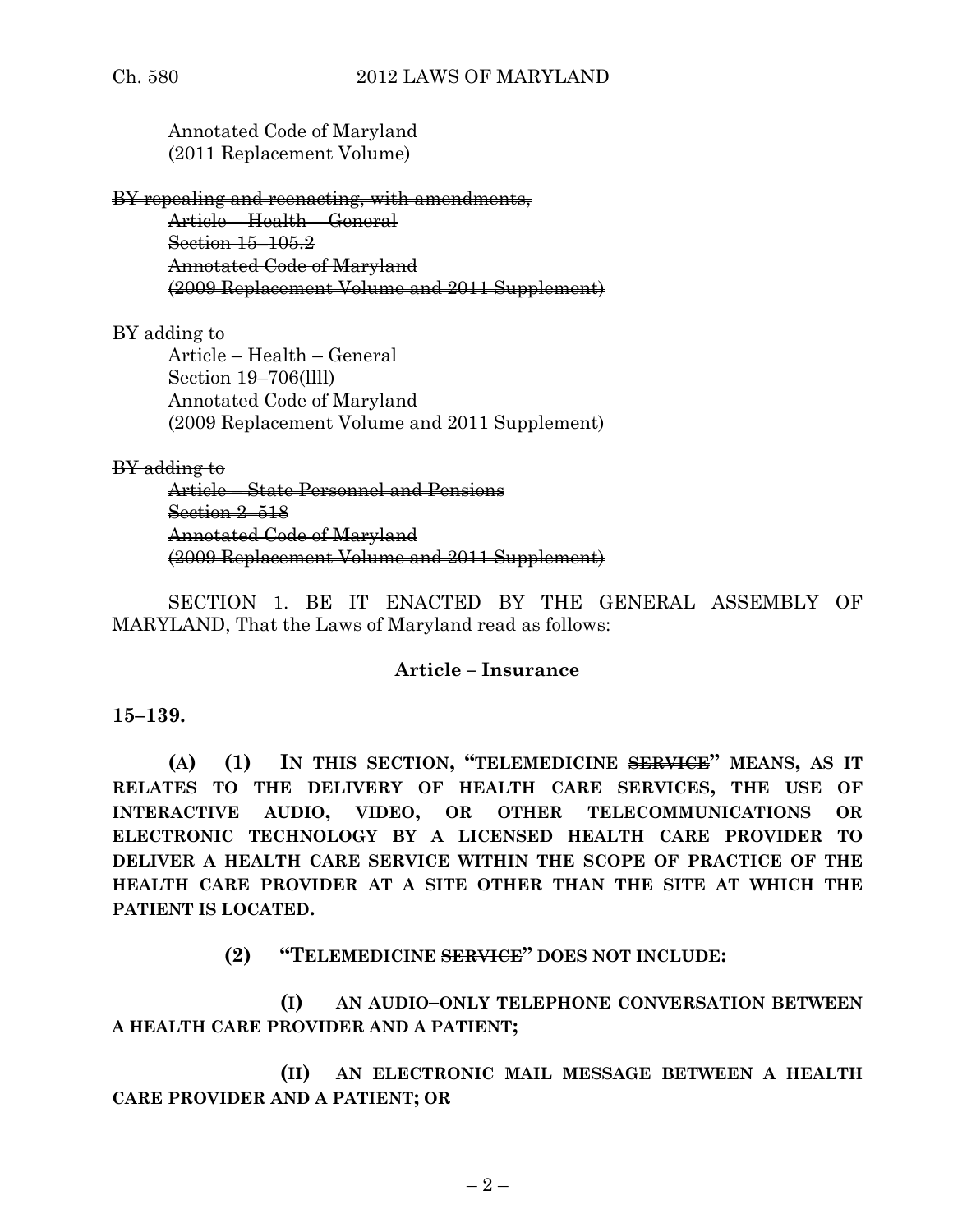**(III) A FACSIMILE TRANSMISSION BETWEEN A HEALTH CARE PROVIDER AND A PATIENT.**

**(B) THIS SECTION APPLIES TO:**

**(1) INSURERS AND NONPROFIT HEALTH SERVICE PLANS THAT PROVIDE HOSPITAL, MEDICAL, OR SURGICAL BENEFITS TO INDIVIDUALS OR GROUPS ON AN EXPENSE–INCURRED BASIS UNDER HEALTH INSURANCE POLICIES OR CONTRACTS THAT ARE ISSUED OR DELIVERED IN THE STATE; AND**

**(2) HEALTH MAINTENANCE ORGANIZATIONS THAT PROVIDE HOSPITAL, MEDICAL, OR SURGICAL BENEFITS TO INDIVIDUALS OR GROUPS UNDER CONTRACTS THAT ARE ISSUED OR DELIVERED IN THE STATE.**

**(C) AN ENTITY SUBJECT TO THIS SECTION:**

**(1) SHALL PROVIDE THE SAME COVERAGE UNDER A HEALTH INSURANCE POLICY OR CONTRACT FOR HEALTH CARE SERVICES APPROPRIATELY DELIVERED IN PERSON OR THROUGH A TELEMEDICINE SERVICE; AND**

**(2) MAY NOT EXCLUDE FROM COVERAGE A HEALTH CARE SERVICE SOLELY BECAUSE IT IS PROVIDED THROUGH A TELEMEDICINE SERVICE AND IS NOT PROVIDED THROUGH AN IN–PERSON CONSULTATION OR CONTACT BETWEEN A HEALTH CARE PROVIDER AND A PATIENT.**

**(D) AN ENTITY SUBJECT TO THIS SECTION:**

**(1) SHALL REIMBURSE A HEALTH CARE PROVIDER FOR THE DIAGNOSIS, CONSULTATION, AND TREATMENT OF AN INSURED PATIENT FOR A HEALTH CARE SERVICE COVERED UNDER A HEALTH INSURANCE POLICY OR CONTRACT ON THE SAME BASIS REGARDLESS OF WHETHER THE HEALTH CARE SERVICE IS DELIVERED THROUGH AN IN–PERSON CONSULTATION OR THROUGH A TELEMEDICINE SERVICE THAT CAN BE APPROPRIATELY PROVIDED THROUGH TELEMEDICINE;**

**(2) IS NOT REQUIRED TO:**

**(I) REIMBURSE A HEALTH CARE PROVIDER FOR A HEALTH CARE SERVICE DELIVERED IN PERSON OR THROUGH A TELEMEDICINE SERVICE THAT IS NOT A COVERED BENEFIT UNDER THE HEALTH INSURANCE POLICY OR CONTRACT; OR**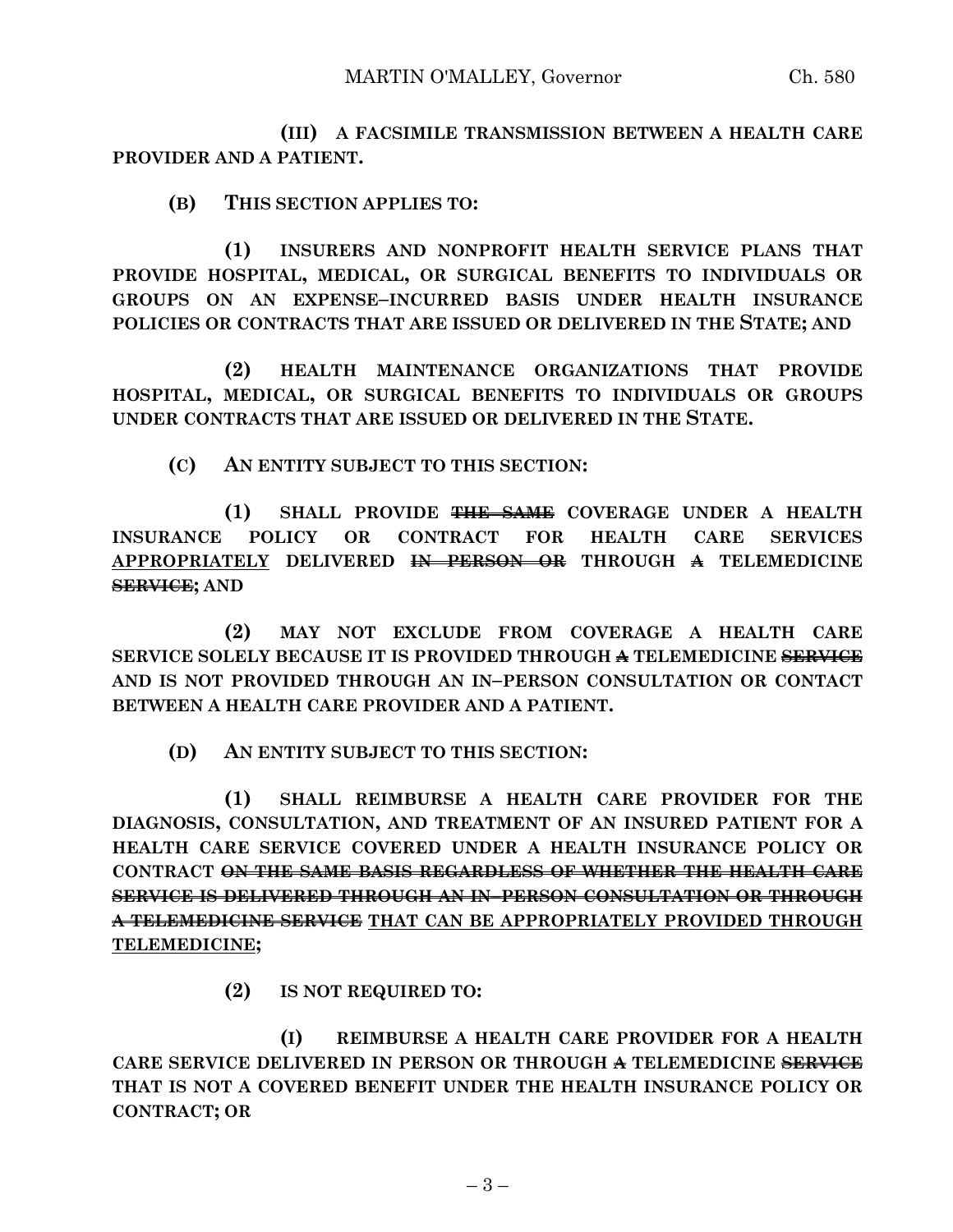**(II) REIMBURSE A HEALTH CARE PROVIDER WHO IS NOT A COVERED PROVIDER UNDER THE HEALTH INSURANCE POLICY OR CONTRACT; AND** 

**(3) (I) MAY IMPOSE A DEDUCTIBLE, COPAYMENT, OR COINSURANCE AMOUNT, ANNUAL DOLLAR MAXIMUM, OR LIFETIME DOLLAR MAXIMUM ON BENEFITS FOR HEALTH CARE SERVICES THAT ARE DELIVERED EITHER THROUGH AN IN–PERSON CONSULTATION OR A THROUGH TELEMEDICINE SERVICE IF THE LIMITATIONS ARE APPLIED EQUALLY AND IN THE AGGREGATE TO THE DELIVERY OF ALL COVERED HEALTH CARE SERVICES;**

**(II) MAY IMPOSE AN ANNUAL DOLLAR MAXIMUM AS PERMITTED BY FEDERAL LAW; AND**

**(III) MAY NOT IMPOSE A LIFETIME DOLLAR MAXIMUM.**

**(E) (1) SUBJECT TO PARAGRAPH (2) OF THIS SUBSECTION, AN AN ENTITY SUBJECT TO THIS SECTION MAY UNDERTAKE UTILIZATION REVIEW, INCLUDING PREAUTHORIZATION, TO DETERMINE THE APPROPRIATENESS OF ANY HEALTH CARE SERVICE WHETHER THE SERVICE IS DELIVERED THROUGH AN IN–PERSON CONSULTATION OR A THROUGH TELEMEDICINE SERVICE IF THE APPROPRIATENESS OF THE HEALTH CARE SERVICE IS DETERMINED IN THE SAME MANNER.**

**(2) A UTILIZATION REVIEW UNDER PARAGRAPH (1) OF THIS SUBSECTION MAY NOT REQUIRE PREAUTHORIZATION OF A TELEMEDICINE SERVICE.**

**(F) A HEALTH INSURANCE POLICY OR CONTRACT MAY NOT DISTINGUISH BETWEEN PATIENTS IN RURAL OR URBAN LOCATIONS IN PROVIDING COVERAGE UNDER THE POLICY OR CONTRACT FOR HEALTH CARE SERVICES DELIVERED BY A THROUGH TELEMEDICINE SERVICE.**

**(G) A DECISION BY AN ENTITY SUBJECT TO THIS SECTION NOT TO PROVIDE COVERAGE FOR A TELEMEDICINE SERVICE IN ACCORDANCE WITH THIS SECTION CONSTITUTES AN ADVERSE DECISION, AS DEFINED IN § 15–10A–01 OF THIS TITLE, IF THE DECISION IS BASED ON A FINDING THAT THE TELEMEDICINE SERVICE IS NOT MEDICALLY NECESSARY, APPROPRIATE, OR EFFICIENT.**

**Article – Health – General**

15–105.2.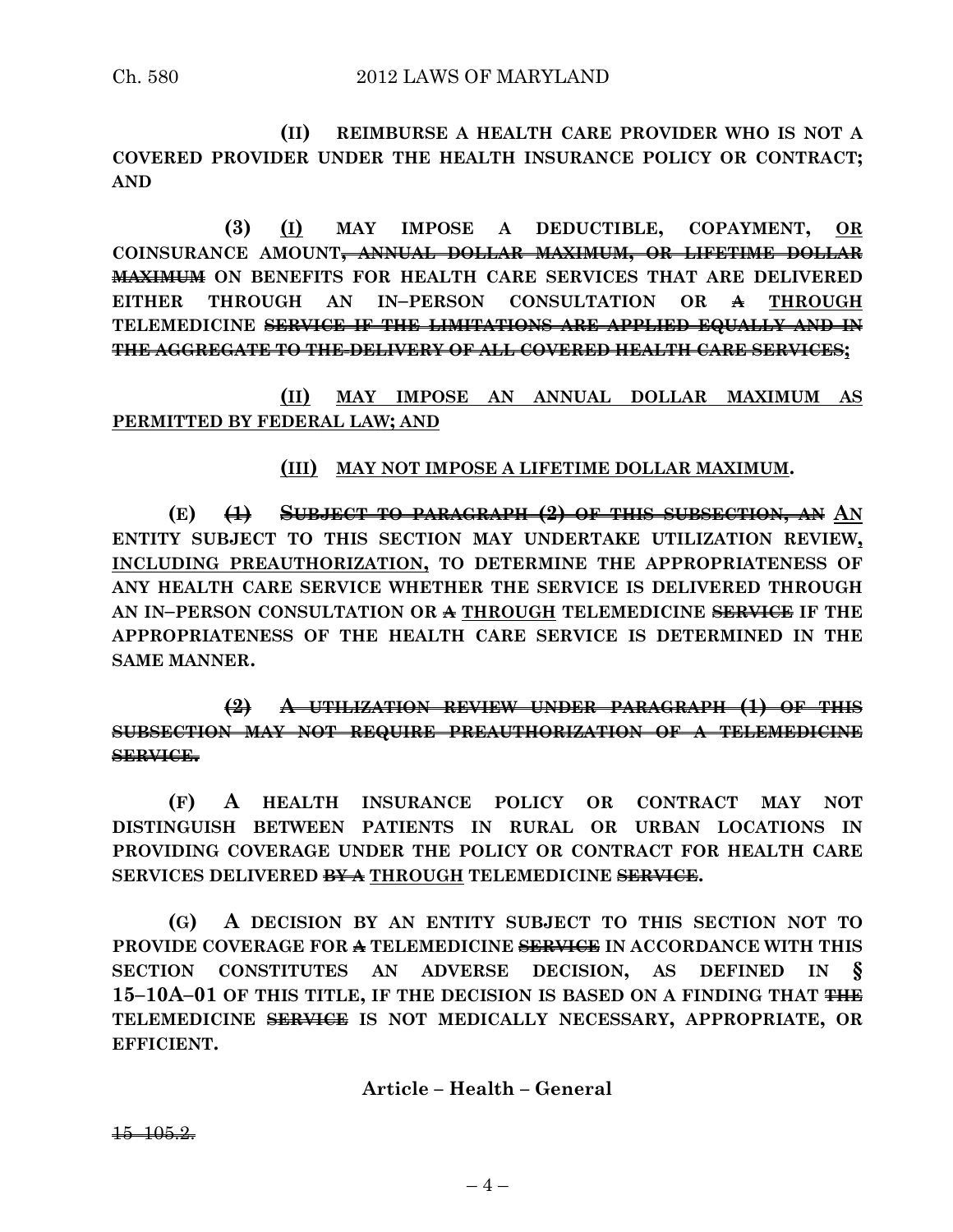**(A)** The Program shall reimburse health care providers in accordance with the requirements of Title 19, Subtitle 1, Part IV of this article.

**(B) UNLESS OTHERWISE SPECIFICALLY PROHIBITED OR LIMITED BY FEDERAL OR STATE LAW, THE PROGRAM SHALL REIMBURSE A HEALTH CARE PROVIDER FOR A HEALTH CARE SERVICE DELIVERED BY A TELEMEDICINE SERVICE, AS DEFINED IN § 15–139 OF THE INSURANCE ARTICLE, IN THE SAME MANNER AS THE SAME HEALTH CARE SERVICE IS REIMBURSED WHEN DELIVERED IN PERSON.**

19–706.

**(LLLL) THE PROVISIONS OF § 15–139 OF THE INSURANCE ARTICLE APPLY TO HEALTH MAINTENANCE ORGANIZATIONS.**

# **Article – State Personnel and Pensions**

**2–518.**

**THE HEALTH INSURANCE BENEFIT OPTIONS THAT THE SECRETARY INCLUDES IN THE PROGRAM:**

**(1) MAY NOT DISCRIMINATE AGAINST THE DELIVERY OF HEALTH CARE SERVICES BY A TELEMEDICINE SERVICE, AS DEFINED IN § 15–139 OF THE INSURANCE ARTICLE; AND** 

**(2) SHALL PROVIDE THE SAME COVERAGE FOR HEALTH CARE SERVICES DELIVERED EITHER IN PERSON OR THROUGH A TELEMEDICINE SERVICE, AS DEFINED IN § 15–139 OF THE INSURANCE ARTICLE.**

SECTION 2. AND BE IT FURTHER ENACTED, That the Department of Public Safety and Correctional Services shall study the use of telemedicine to identify opportunities to reduce the costs of delivering health care services to inmates incarcerated in a State or local correctional facility, such as reducing the cost of secure transportation. On or before December 1, 2012, the Department shall report to the General Assembly, in accordance with § 2–1246 of the State Government Article, on its study and include a plan for implementing the use of telemedicine to deliver health care services to inmates.

SECTION 3. AND BE IT FURTHER ENACTED, That the Department of Health and Mental Hygiene shall: